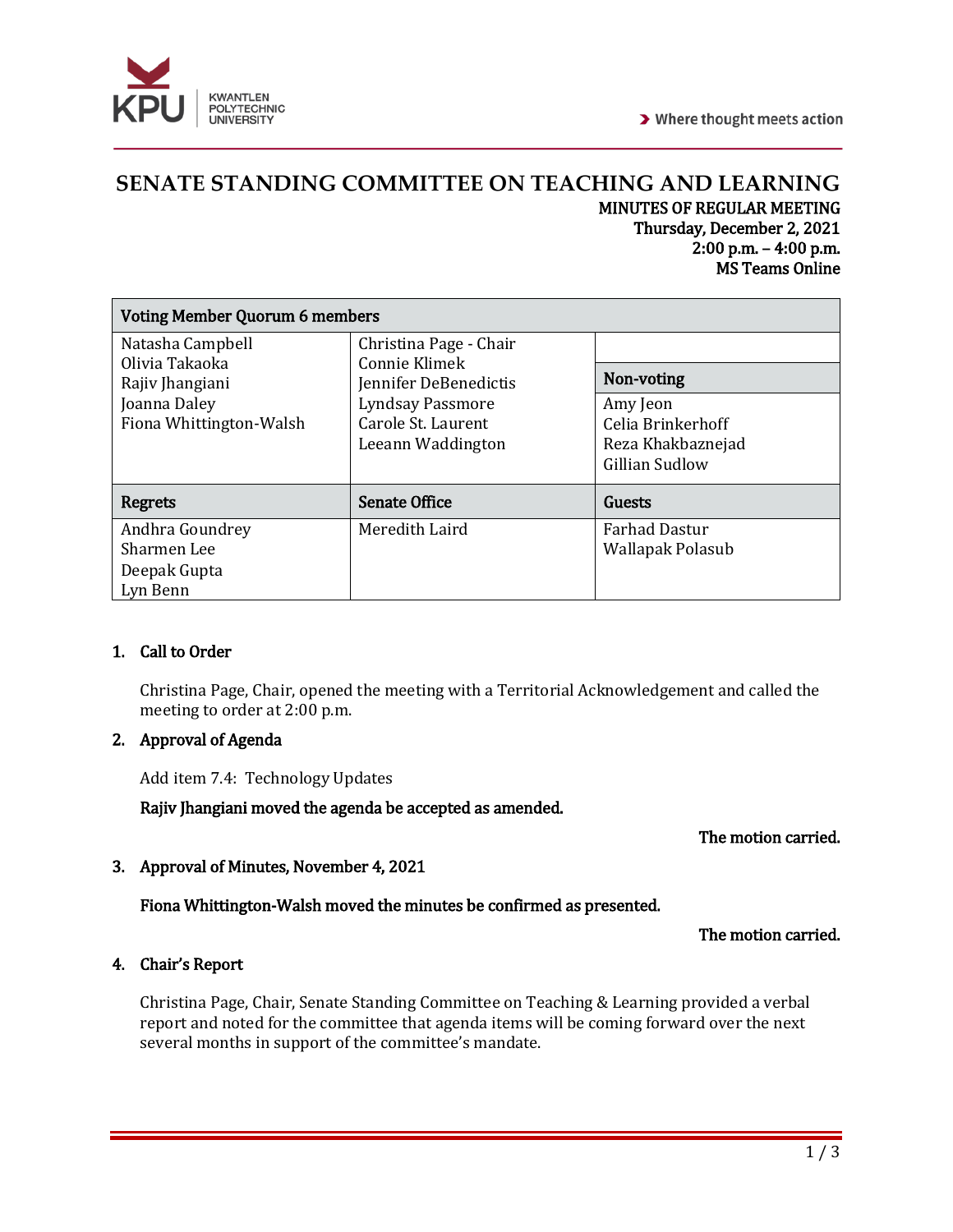### 5. Associate Vice-President, Teaching and Learning Report

The committee received the written report. Rajiv Jhangiani highlighted that the Teaching & Learning Commons will undertake a strategic planning exercise in the spring semester and that he will bring objectives and operational items to this committee for discussion. Two new faculty representatives have joined the Open Education Working Group: Katherine Carpenter, from the Melville School of Business, and Robert Menzies, from the Faculty of Arts.

The Digital Badges committee has met and approved its terms of reference. A webpage is now available at<https://www.kpu.ca/digital-badges> and the group will be developing a SharePoint site early in 2022.

### 6. Co-Chair, Natural Spaces Advisory Committee Report

The committee received the written report. Farhad Dastur shared that the Natural Spaces Advisory Committee meets monthly and welcomed members to attend or to contact him if they wished to have a member attend or present at another committee.

On the Surrey campus, the tree replacement strategy will begin to roll out in January; areas that are cordoned-off represent where trees will be removed, and he reminded the members that these removals were very carefully chosen. He informed the committee that Brent Elliot, Director, Planning and Development, has been leading the Learning Garden project, working with PFS Studio, a local architectural firm. This work has included Indigenous representation, and the committee expects that the space will be complete in 2022.

The committee discussed ensuring that all learning spaces are accessible in various aspects of accessibility.

### 7. New Business

### 7.1. DFW Analysis

Christina Page shared the history of this item at this committee to provide background and context to the discussion, clarifying that the Office of Planning and Accountability reports DFW rates regularly and has attended the committee several times to provide a presentation. The Chair reminded the committee of a motion that it passed in November, 2020 undertaking to continue this review and discussion.

The committee discussed what aspects of the data it wished to consider from Spring, 2022 semester, whether there could be identifiable patterns related to the pandemic, and whether requesting another presentation from the Office of Planning and Accountability would be useful for new members.

The committee noted that changes during the pandemic included modifications to add/drop dates and withdrawal dates as well as the addition of the aegrotat grade option. The committee discussed the early alert system and how it might be correlated with DFW rates, as well as how to learn from both internal and external data, drawing from examples of interventions that might prevent poor outcomes as well as those to support students who are struggling. Student focus groups were identified as a way to collect a deeper understanding of the student experience and to assist in interpreting the data.

Because of confounding variables, the committee will not undertake an analysis of the Fall DFW rates. The committee, in dialogue with OPA, will determine next steps in Spring 2022.